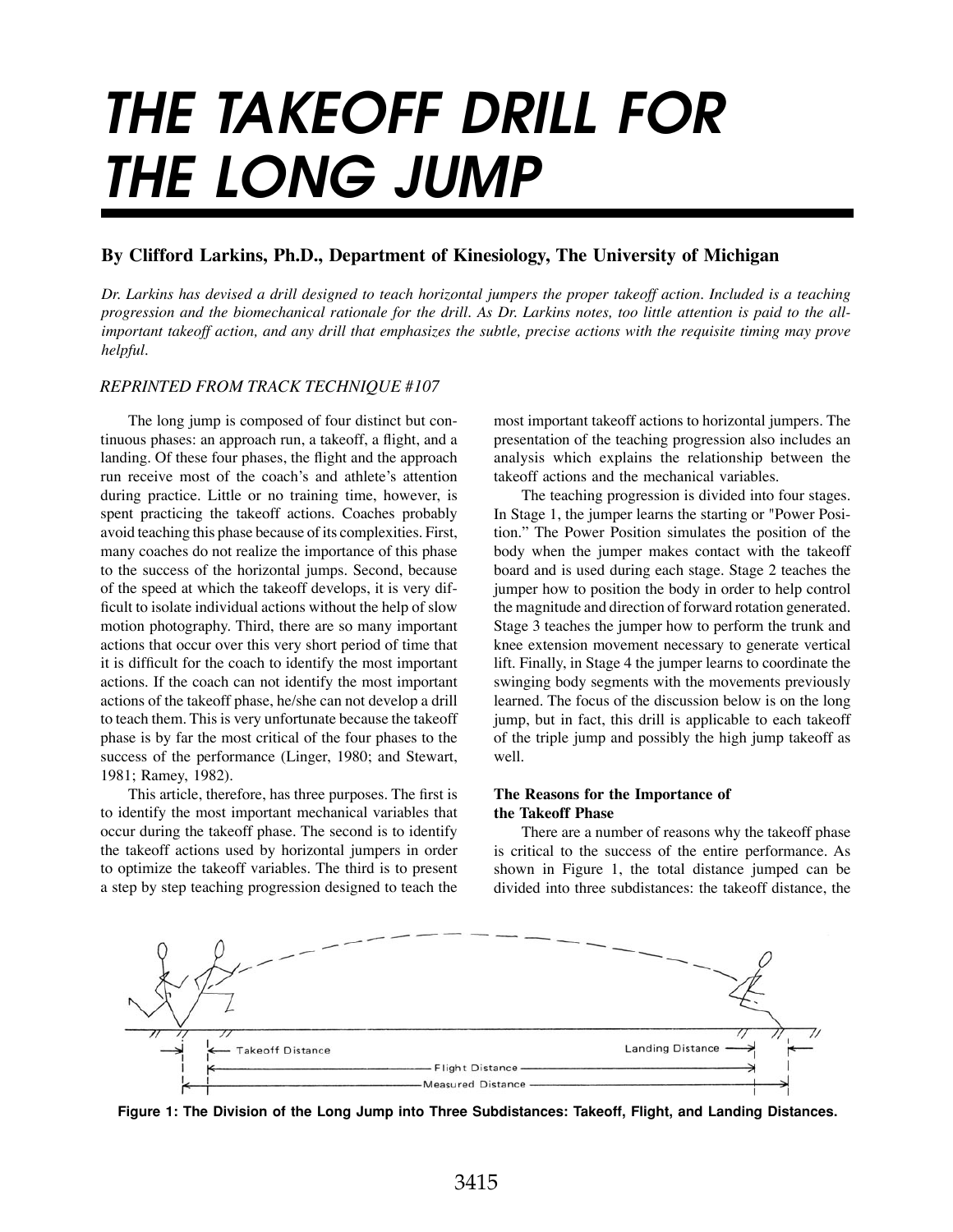flight distance and the landing distance (Hay and Reid, 1982). Each of these distances as well as the total distance jumped is greatly affected by the takeoff variables. The takeoff distance is determined by the athlete's physique and body configuration at the instant of takeoff. Obviously, one can not alter the athlete's physique. However, by controlling the position of the head, neck, and trunk throughout the takeoff phase, the jumper can exert some control over the takeoff distance (Hay and Reid, 1982).

 The flight distance, which accounts for most of the total distance, is also determined by a number of takeoff variables, the most important being the resultant takeoff velocity. During the instant between foot strike and takeoff, the jumper must apply forces to the ground in such a way as to conserve the horizontal velocity generated during the approach run while optimizing vertical velocity (Ramey, 1982). The horizontal and vertical velocities are continuously changing throughout the takeoff phase. These changes are in direct proportion to the mean horizontal and vertical impulses (force x time) exerted throughout. Therefore, any training drill or jumping technique that enhances force application also enhances the jumper's ability to maximize the takeoff velocities.

 Effective force application is ultimately a result of muscle actions associated with the movements of the body segments (Hay and Reid, 1982). Hay explains this concept more fully below in terms of the high jump.

. . . the change in the athlete's vertical velocity during the takeoff depends on his or her mass and on the vertical impulse exerted during the takeoff. The vertical impulse is equal to the sum of all the vertical forces transmitted to the ground via the athlete's jumping leg and the time for which they act. These vertical forces are, in turn, the result of the muscular actions associated with the movements of the athlete's arms (A), trunk (I), lead leg (LL), and jumping leg (J L). (p. 276).

 From the discussion above it is clear that in order to maximize flight distance, the takeoff actions must be precisely timed and coordinated.

 Even though the landing comes at the end of the jump, the distance attained during this phase is also influenced by the actions performed during the takeoff. Similar to the takeoff distance, the landing distance is also determined by the jumper's physique and body's configuration at touchdown. The optimal configuration at touchdown is one which allows the jumper to maximize distance by extending his/her legs as far as possible in front of the center of mass without falling backward (Dyson, 1977). Whatever configuration the jumper can manage to be in greatly depends on the magnitude and direction of rotation experienced by the jumper throughout the flight phase. Inflight arm and leg movements allow the jumper to control

the rate of rotation (Ramey, 1973); however, extensive in-flight adjustments can be avoided if the jumper can exert some control over the variables that determine the magnitude and direction of the angular momentum generated at takeoff.

 Once the most important variables were identified, it was possible to develop a drill that teaches horizontal jumpers to exert some control over those takeoff variables.

#### **Stage 1: The Power Position**

- 1. Position the takeoff leg slightly in front of the hips with the heel planted on the ground
- 2. Position the foot of the swing leg slightly behind the hips.
- 3. Slightly flex both legs at the knee.
- 4. Place hands on hips.
- 5. Straighten the back by aligning the head with the spine.
- 6. Focus the eyes straight ahead.



#### **Analysis: The Power Position**

 The starting position for The Takeoff Drill is shown in Figure 2. It simulates the Power Position, the position of the body immediately after foot strike. However, unlike the actual performance, at this stage of the teaching progression the hands are positioned on the hips. By removing the arms from consideration, the jumper can initially concentrate on the movements of the non-swinging body segments. From the power position the jumper can most effectively apply forces throughout the takeoff phase.

 The slight knee flexion observed as the jumper enters the Power Position is a result of previously lowering the center of mass during the lengthened penultimate step. Beginning the takeoff with the center of mass lowered provides a greater range of motion through which the jumper can apply forces to the ground. It also allows the jumper to generate great vertical momentum. During the shortened final step, the takeoff leg is accelerated to the takeoff board and is planted using a quick pawing action. If the jumper does not rush the final step or "stretch" for the board, he/she will reach the Power Position with the flexed takeoff leg slightly ahead of the center of mass. The resulting braking action decelerates the body and allows time for the jumper to execute the takeoff movements.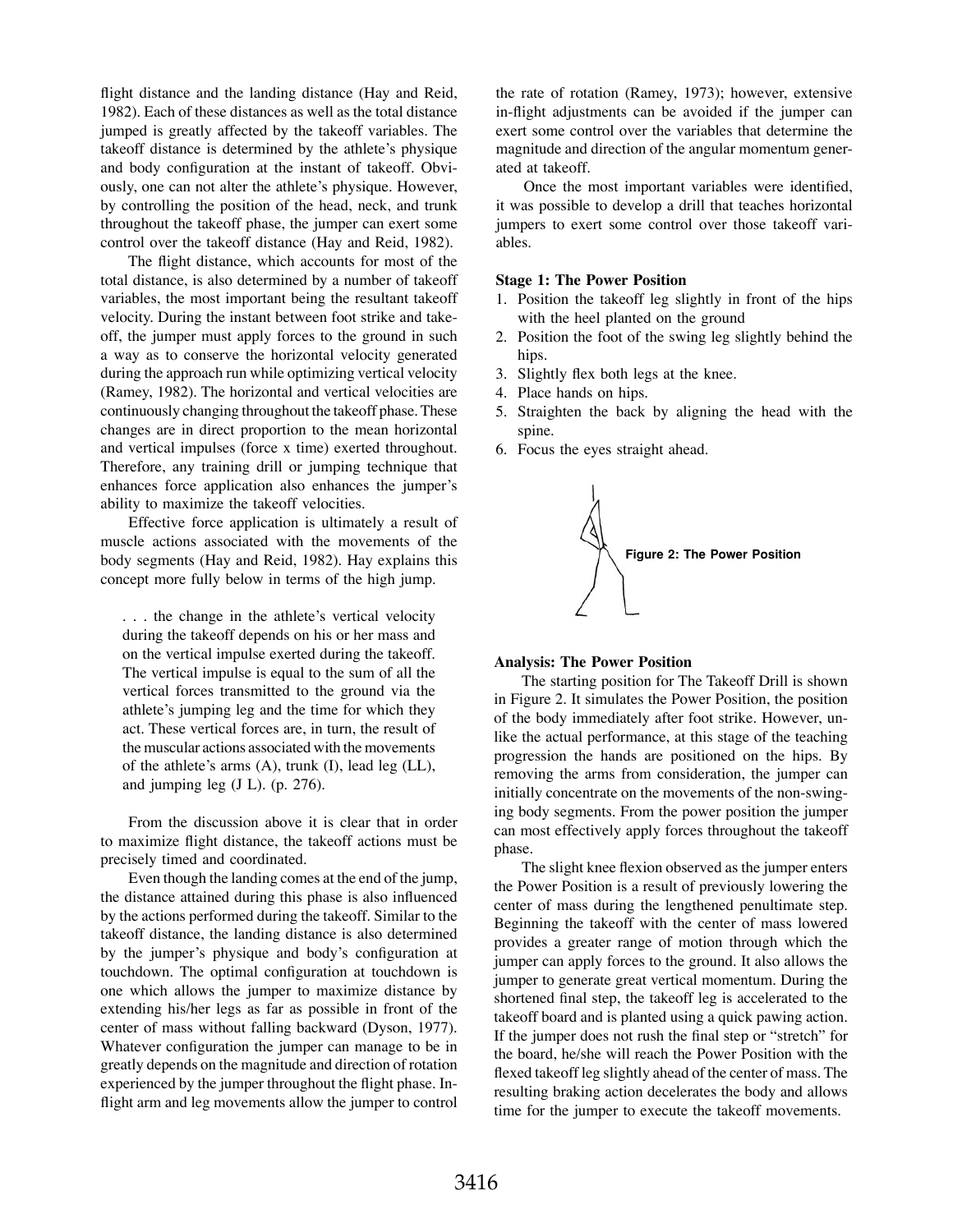## **Stage 2: Positioning the Body for Takeoff**

- 1. Establish the power position.
- 2. Tilt the pelvic girdle upward while thrusting it forward. See Figs. 3 a-d.
- 3. Realign the pelvic girdle with the spine and return to the power position.
- 4. Repeat movements 1, 2, and 3.



**Figure 3 a-d: Positioning the Body for Takeoff.**

#### **Analysis: Positioning the Body for Takeoff**

 In stage 2, the jumper learns to position the body so as to counteract excessive rotation in the sagittal plane about the center of mass. Rotation experienced during the flight phase is caused by angular momentum developed during the takeoff phase and will remain constant throughout the flight phase. If the amount of rotation initiated at takeoff is excessive, it is likely that the jumper will end the flight phase in a poor position for landing.

 Different styles of long jumping (sail, hang, hitch kick, or somersault) require different amounts of rotation in order for the jumper to land successfully (Ramey, 1974). No matter which style the jumper uses, however, the usual tendency is for the jumper to rotate forward during the flight phase. With reference to Figure 4, the angular momentum that causes this forward rotation is a function of three variables: 1) the approach run momentum, 2)  $x(t)$ and y(t), the horizontal and vertical displacement of the center of mass relative to the takeoff foot as they vary with time, and 3)  $H(t)$  and  $V(t)$ , the horizontal and vertical forces as they vary with time (Ramey, 1974). Because of the importance of  $H(t)$  and  $V(t)$  in developing the takeoff velocities, it is not practical for the jumper to consciously attempt to control these variables from one jump to the next.

 $X(t)$  and  $y(t)$ , however, are factors that can be controlled by the jumper. The vertical displacement y(t) can easily be controlled from one jump to another by controlling how much the hips are lowered during the penultimate step (Ramey, 1974). There are a number of strategies used by horizontal jumpers to control x(t). The act of reaching for the takeoff board is one such strategy. This action places the takeoff foot further in front of the center of mass than normal, causing a pronounced braking



**Figure 4: Factors That Cause Angular Momentum During the Takeoff Phase.**

effect. An elongated last stride, however, is usually not a conscious effort to control angular momentum. Stretching for the takeoff board is usually a result of an approach run that is too long. It can also be caused by faulty approach rhythm.

 As taught by The Takeoff Drill, the most effective strategy for controlling variations in  $x(t)$  is to maintain a rigid upper body alignment throughout the takeoff phase (Dick, 1978). Many horizontal jumpers, both novices and elites, have a tendency to bend forward at the waist as soon as they make contact with the takeoff board. This habit must be eliminated. It sets up the condition from which excessive forward rotation is likely to occur. Three to five steps before the takeoff board, the jumper should tilt the pelvic girdle upward placing it in line with the lumbar spine. This movement, shown in Figures 3 a-c, will help counteract the tendency to lean forward. Upward pelvic tilt also places the knee extensors (quadriceps muscles) on stretch which allows them to contract more forcefully (Dick, 1978).

 Proper upper body alignment can be facilitated by keeping the eyes focused straight ahead. "The head is the rudder of the body." Therefore, looking down at the takeoff board causes the head to drop, which causes the jumper to bend forward. If the head is thrown backward, the opposite effect occurs. By keeping the head aligned with the spine and the eyes focused straight ahead, rotational effects will be diminished.

#### **Stage 3: Developing Vertical Lift**

- 1. Establish the power position.
- 2. As the pelvic girdle tilts upward, lift the chest and
- 3. Extend the takeoff leg (see Fig. 5).
- 4. Return to the power position.
- 5. Repeat stage 2.

\*Note in Fig. 5 that for this drill, the takeoff foot does not leave the ground.

#### **Analysis: Developing Vertical Lift**

 In Stage 2 the jumper learned to control rotation. In Stage 3 the jumper learns the movements that generate vertical lift: the extension of the two nonswinging body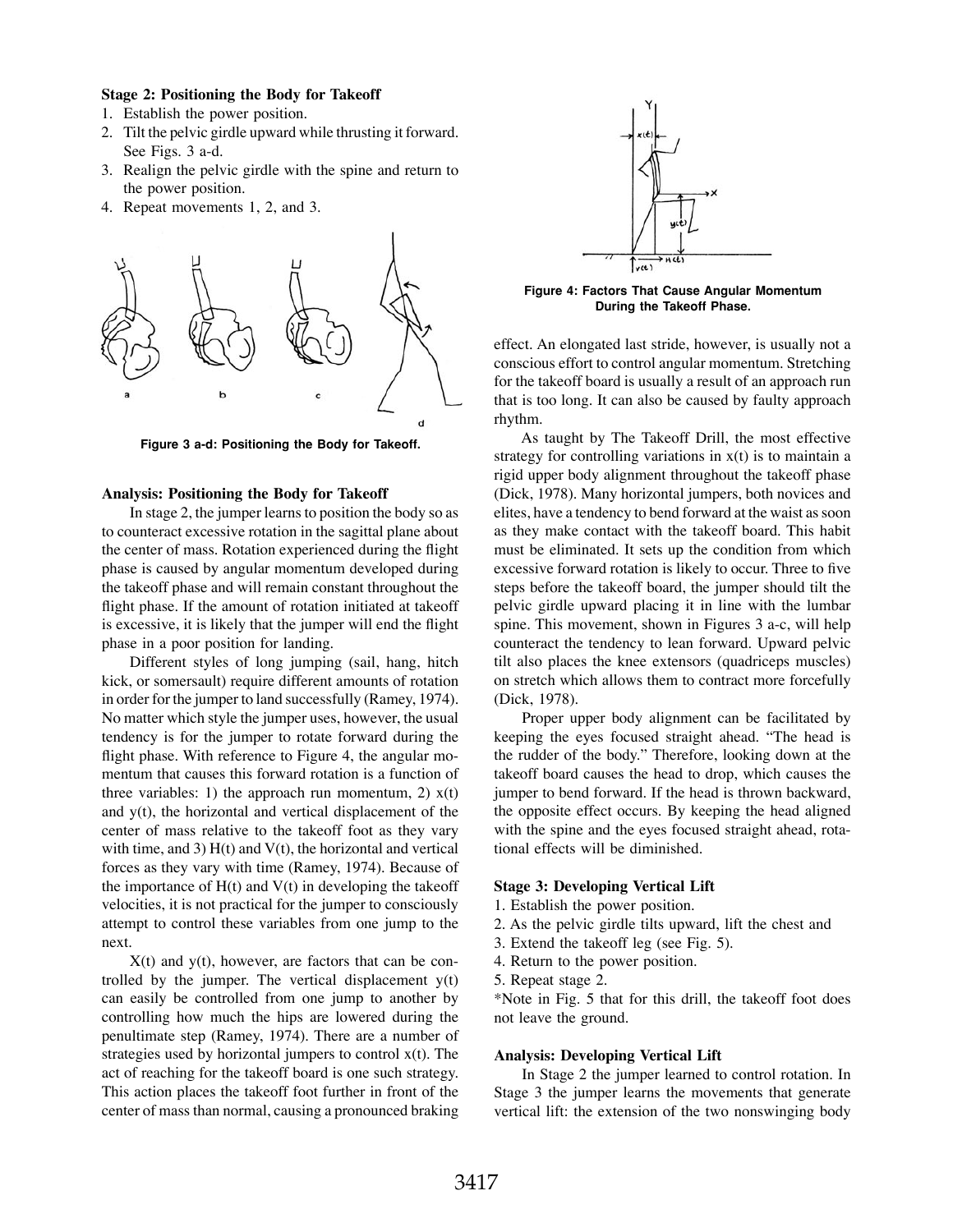**Figure 5: Movements That Generate Vertical Lift.**

segments, the takeoff leg and the trunk (see Fig. 5). The explosive extension of takeoff leg is the major contributor to the vertical momentum of the whole body. The vertical momentum generated by the takeoff leg increases linearly beginning immediately after foot strike until immediately before takeoff (Ae, et al., 1983). This implies, as previously suggested, that the center of mass should be lowered during the penultimate step. If this movement is not timed properly or if the jumper's extensors are weak, the generation of vertical momentum will be minimized.

 Lifting the chest throughout the takeoff phase also aids the jumper in developing vertical momentum. This action "triggers" the extension of the entire trunk segment which develops additional vertical momentum. Lifting the chest also helps to maintain the rigid link system. By not allowing the spine to become a series of small levers the jumper is able to exert some control over rotational effects (Dick, 1978).

## **Stage 4: Timing and Coordinating the Swinging Body Segments**

- 1. Establish the power position. This time, however, position the swing arm(s) (the left arm for left-legged jumpers) behind the body (see Fig. 6a).
- 2. While tilting the pelvic girdle upward and extending the trunk and takeoff leg,
	- a) Swing the swing arm forward. Keep elbows flexed.
	- b) Swing the swing leg forward. Lead with the knee not with the foot.
- 3. When the thigh and upper arm(s) reach a position parallel to the ground, stop them abruptly (called blocking). See Fig. 6c.
- 4. Return to the power position.
- 5. Repeat the drill.

# **Analysis: Timing and Coordinating the Swinging Body Segments:**

 The objective of Stage 4 is to teach the jumper the proper timing and coordination of the swinging segments in relation to the takeoff action. In order to simplify the teaching of this complex task, The Takeoff Drill focuses on the position of the swinging segments at three important positions: foot strike, midstance, and takeoff (see Fig. 6 a-c).



**Figure 6 a-c: Timing and Coordination of the Swinging Body Segments at Three Important Positions.**

 A common error seen in many horizontal jumpers is to enter the takeoff phase with the arm(s) already in front of the body. This is especially true with triple jumpers who use a double-arm swing. This error is usually the result of imprecise timing of the swinging movements or poor running mechanics. Quite often jumpers will start the swinging movements before contact is made with the board. The swing should, in fact, be delayed until after foot strike. Verhoshanski (1972) reported, "an established jumper starts swinging movements toward the end of the supporting phase whereas a novice at the beginning of it. In this detail lies the essential differences in the technique of a qualified jumper and a beginner" (p. 117). The proper arm position at foot strike is shown in Figure 6a.

 Once the swinging movements begin, the swing arm(s) accelerates downward and forward relative to the shoulder while the swing leg accelerates forward and upward. By the end of the braking phase just before midstance (see Fig. 6b), the downward momentum generated by the swinging segments should be greatest. Subsequently, the force or weight on the takeoff leg is also at its greatest. This increased load causes the knee extensors to be stretched improving their ability to contract forcefully. For obvious reasons, this phase of the takeoff is often referred to as the "weighting" phase. The forward component of the vigorous arm and leg swing generates horizontal momentum. This helps the jumper to overcome the initial braking effect of foot strike and allows him/her to continue rotating over the takeoff foot.

 As the swinging segments move in front of the body, they should decelerate. This action will "unweight" the takeoff leg, freeing the ankle, knee, and hip extensors to contract and propel the jumper into the air. This phase of the takeoff is often called the propulsive phase. When the thigh of the swing leg and the upper arm of the swing arm are parallel to the ground, all swinging movements should be abruptly stopped or "blocked" (see Fig. 6c). This blocking action is stressed during the takeoff drill because it aids in transferring momentum from the swinging segments to the rest of the body.

### **Conclusion**

 In spite of the complexities of the takeoff phase, an elementary understanding of the mechanics involved